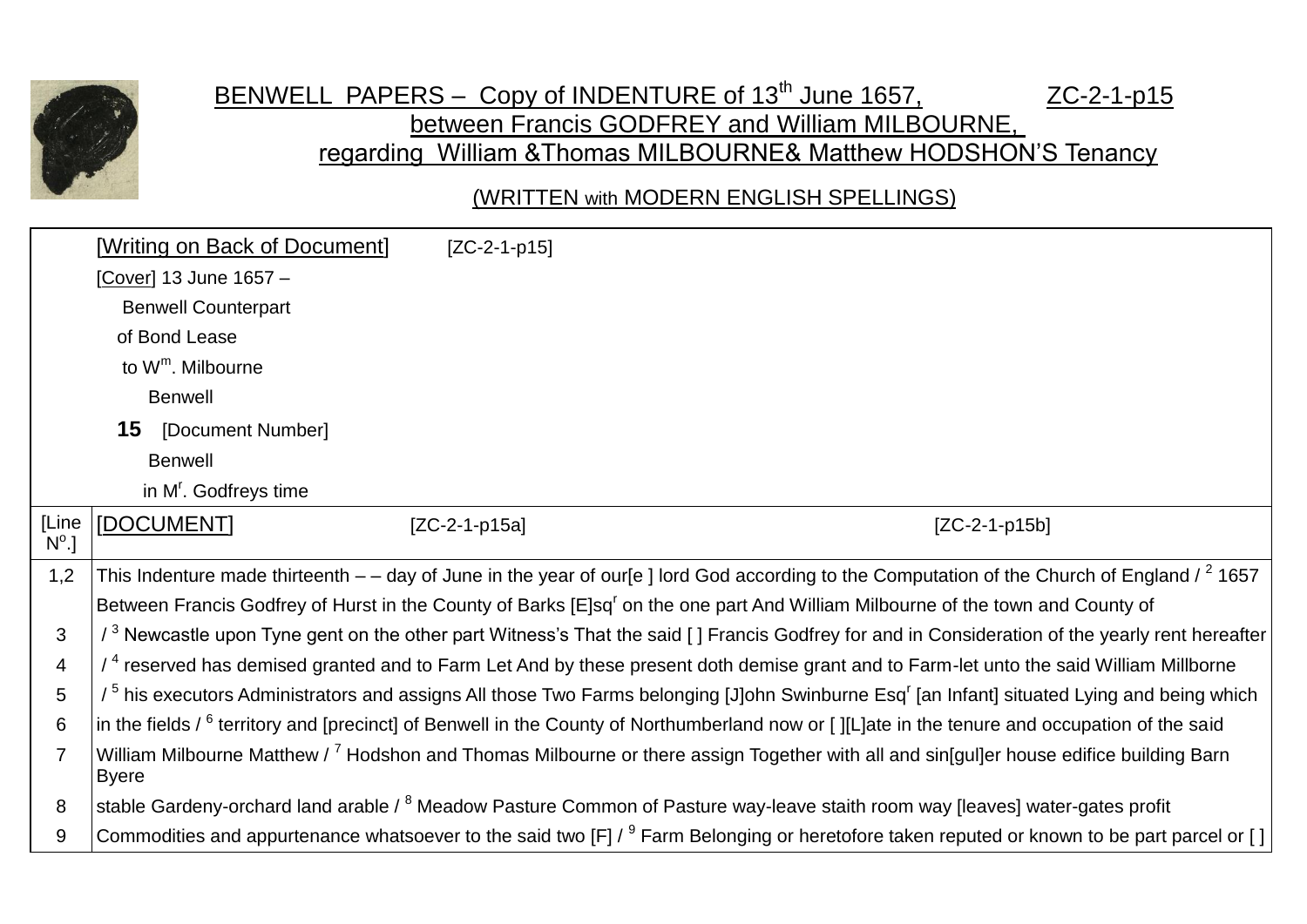- 10  $\parallel$  [m]ember thereof or belonging there unto To have and to hold the said two farm  $\prime$  <sup>10</sup> in Benwell aforesaid with their and every of there 11 appurtenance to him [the] said William Milbourne his executors administrators and assign from the first  $/11$  day of May last past before the date
- 12 hereof for and during the term of six [] years from thenceforth next Ensuing fully to be Complete ended and run / <sup>12</sup> yielding and paying 13 | therefore yearly and every year during the said [term] unto the said Franc[is] Godfrey his executors Administrators and assign the / <sup>13</sup> Sum of 14 Forty pounds good and lawful money of England at four [time] or term in the year (that is to say) at Xmas next after the date / <sup>14</sup> Martinmas
- Candlemas and the first day of May of every of the said [years] respectively by even and equal portions the first payment to begin at [which]  $15$   $\frac{1}{15}$  Lammas next after the date hereof And if it shall happen the said [Annual] rent or any part thereof to be behind and unpaid at any of the 16  $\,$  said / <sup>16</sup> feast at which the same ought to be paid or which in fourteen days next [after] that then it shall and may be Lawful to and for the said
- 17 | Francis Godfrey /<sup>17</sup> his executor administrators and assign in to the said Land and grounds to [ ] or and distrains and the distress and distress 18 there found to take lead [they drive]  $/18$  and carry away and the same to sell to pay the said annual rent with the arrears[there] of (if any so) [or
- 19 the said] Francis Godfrey his executors administrators and / <sup>19</sup> assign And if no sufficient distress or distresses be to be found upon the 20 [presents] that then the said Francis Godfrey his executor administrators  $\sim$ and> assign into the  $\ell^{20}$  said Land and ground shall re-enter and 21 the same re-possess as on his [former] estate any thing [herein] Contained to the Contrary not withstanding and the  $\ell^{21}$  said Francis Godfrey doth by these present for himself his executors administrators and assign Covent promise and grant to and with the said Francis Godfrey  $22$   $\frac{1}{2}$  doth, William Milbourne his executors administrators and assign that he [the] said William Milbourne his executors administrators and
- 23 assigns shall and m  $\binom{23}{1}$  may during the term above said  $-$  peaceable and quietly have hold [occupy] possess and rnjoy the said two Farm in
- 24 Benwell aforesaid free and [h]is  $\lambda^{24}$  Charged from all trouble hindrance and molestation of him the said [Francis] Godfrey his executors 25 administrators or assign or any other person or person lawfully  $\frac{25}{5}$  Claiming by from or under him or by his mean [private] or procurement and
- 26 also allow or cause to be allowed to the said (William Milbourne his executor administrators  $\ell^{26}$  and assign at such ceasement and tax as shall
- 27 by ticket be imposed upon the premiss by the state and also such 'out rent and tithe rents as are accustomed to be  $\ell^{27}$  paid and at the end and expiration of the term above said it shall be [laweful] by virtue these present to and for the said William Milbourne his executors

 $28$   $\frac{1}{28}$  administrators and assign to have and to be  $\sim$  and [caey] away> [his] way going Crop of Corn which shall then be growing renewing and 29 be upon the land and ground belong-  $\ell^{29}$  ing to the said two Farm And the said William Milbourne doth by the present for himself his executors 30 administrator and assign Covent promise  $\lambda^{30}$  and grant to and with the said Francis Godfrey his executors administrators and assigns that he 31 the said William Milbourne his executors administrators  $\lambda^{31}$  and assign shall and will peaceably and quietly yield and deliver up at the end and 32 expiration of the said term the possession of the said two Farm in  $\beta$ <sup>32</sup> Benwell aforesaid to the said Francis Godfrey his executors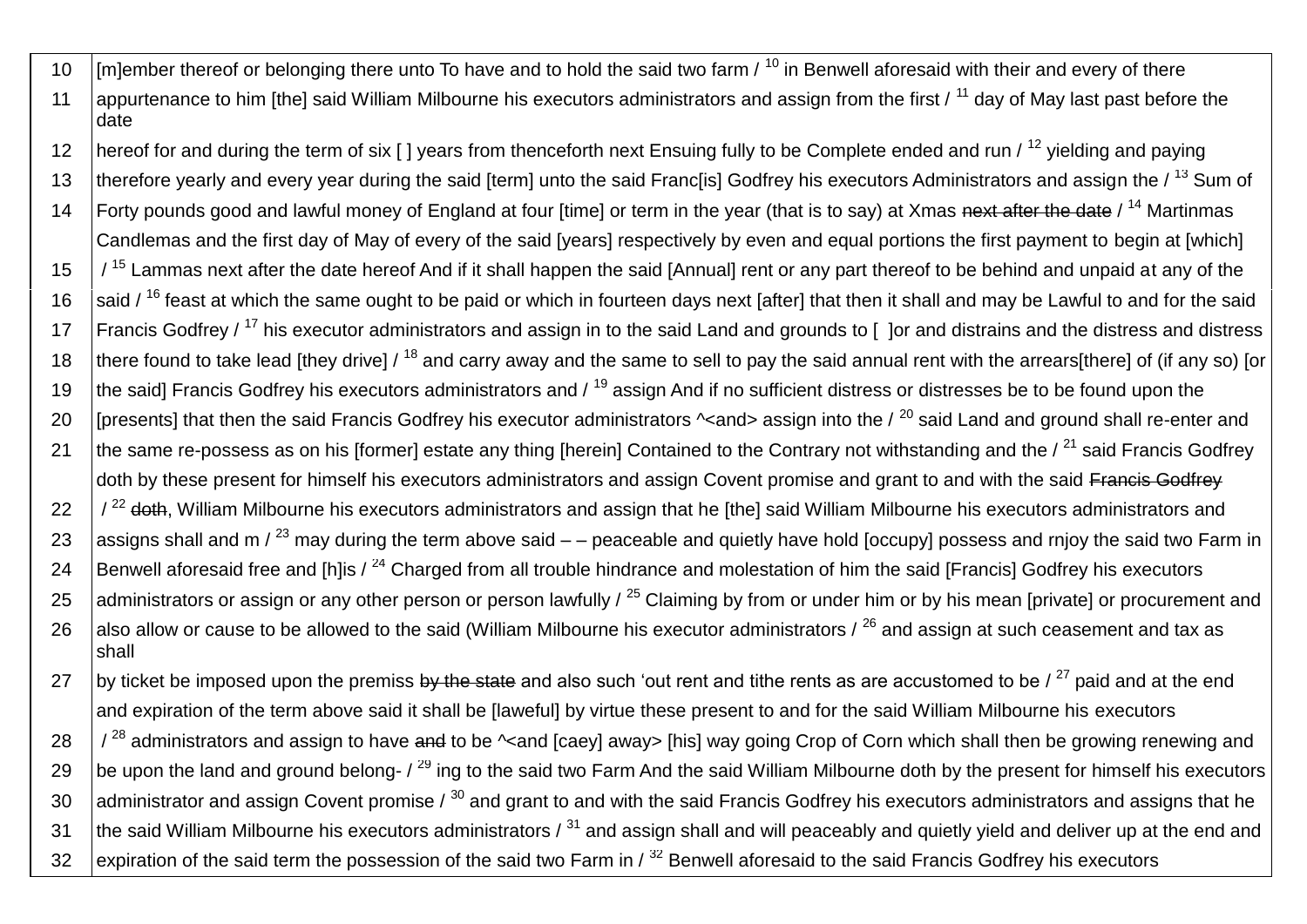| 33               | administrator[s] or assign and also will leave the house hedge and Fence belonging to the / 33 same in good and sufficient repair In witness |  |  |  |  |
|------------------|----------------------------------------------------------------------------------------------------------------------------------------------|--|--|--|--|
| 34               | whereof the party to these present have interchangeable set their hand and seal the day and year / $34$ above written 1657 – –               |  |  |  |  |
| 35               | Signed sealed and delivered                                                                                                                  |  |  |  |  |
| 36               | in the presence of us /<br>Will<br>Thomas Wigham<br>[Seal] Milbourne                                                                         |  |  |  |  |
| 37               | mark                                                                                                                                         |  |  |  |  |
| 38               | Xxxxxxxx Tawen 3 [Q]uarte<br>John Carre                                                                                                      |  |  |  |  |
|                  | $[ZC-2-1-p15b]$                                                                                                                              |  |  |  |  |
| $\overline{111}$ |                                                                                                                                              |  |  |  |  |

## (WRITTEN with OLD ENGLISH SPELLINGS)

|                         | [Writing on Back of Document]     | $[ZC-2-1-p15]$ |                                                                                                                                                         |
|-------------------------|-----------------------------------|----------------|---------------------------------------------------------------------------------------------------------------------------------------------------------|
|                         | [Cover] 13 June 1657 -            |                |                                                                                                                                                         |
|                         | <b>Benwell Counterparte</b>       |                |                                                                                                                                                         |
|                         | of Bond Lease                     |                |                                                                                                                                                         |
|                         | to $W^m$ . Milbwrne               |                |                                                                                                                                                         |
|                         | <b>Benwell</b>                    |                |                                                                                                                                                         |
|                         | <b>15</b> [Document Number]       |                |                                                                                                                                                         |
|                         | <b>Benwell</b>                    |                |                                                                                                                                                         |
|                         | in M <sup>r</sup> . Godfreys time |                |                                                                                                                                                         |
| [Line<br>$N^{\circ}$ .] | [DOCUMENT]<br>$[ZC-2-1-p15a]$     |                | $[ZC-2-1-p15b]$                                                                                                                                         |
| 1                       |                                   |                | This Indenture made thirteth – – day of Jane in the yeare of our[e] lord God according to the Computacon of the Church of England                       |
| $\overline{2}$          |                                   |                | 1657 Betweene Francie Godfrey of Hurst in the Countye of Barks e[] sq <sup>r</sup> on the one part And William Milborn of the towne and Countie of      |
| 3                       |                                   |                | Newcastle vpon Tyne gent on the other parte Witnesseth That the said [] Francie Godfrey for and in Consieracon of the yearelie rent hereafter           |
| 4                       | Millburne                         |                | reserved Hath demised granted and to Forme Letten And by these prese[] nte doth demise grant and to Farmelett vnto the said William                     |
| 5                       | the feildes                       |                | his executors Administrators and assignes All those Tow Farmes blonging [J]ohn Swinburne esq <sup>r</sup> an [I] nfant scituate Lying and being wich in |
| 6                       |                                   |                | territorye and p'scncte of Benwell in the Countie of northumberland now or [][L]ate in the tenour and occupacon of the said William Milburne            |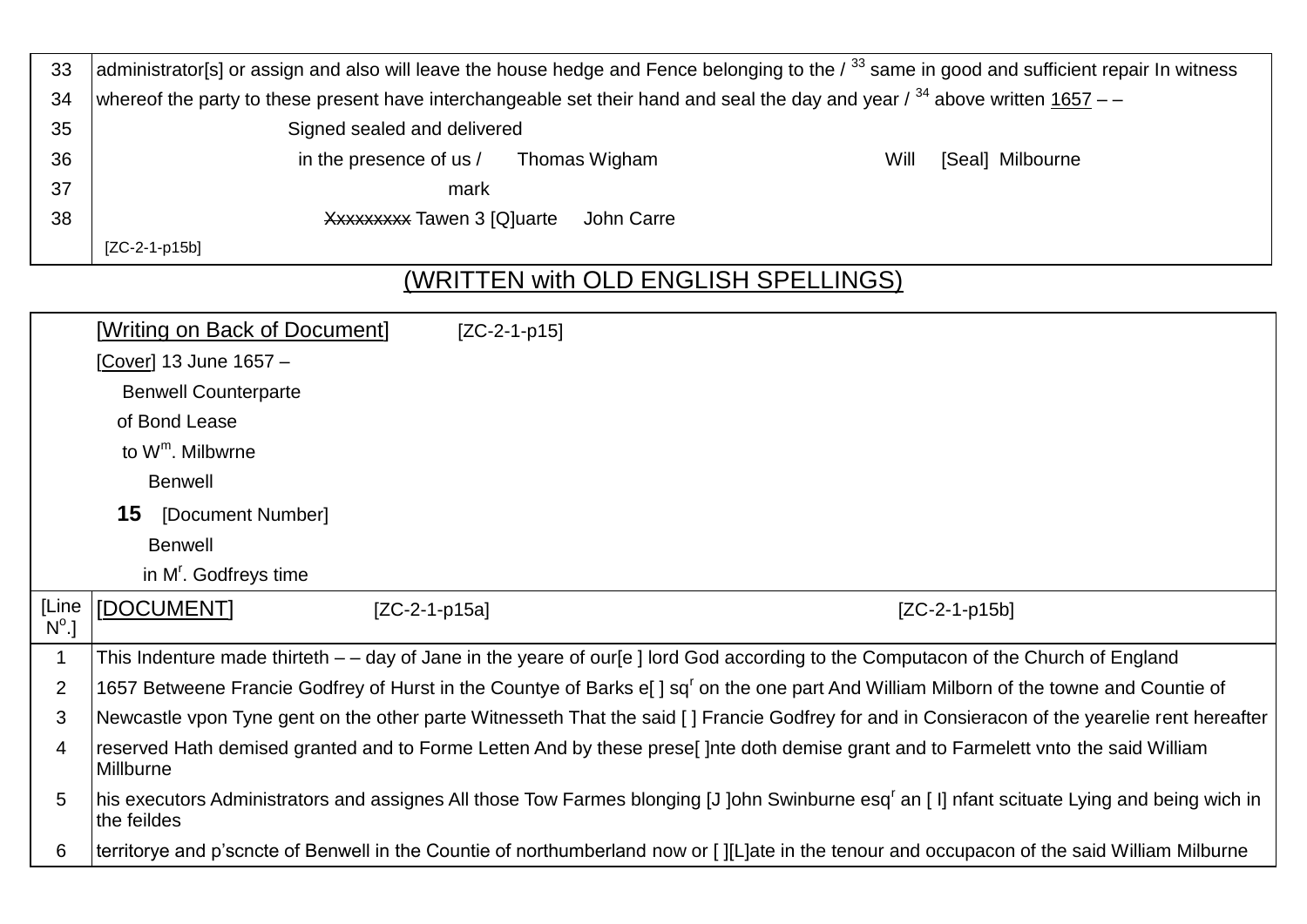|                | Mathew                                                                                                                                                                                  |
|----------------|-----------------------------------------------------------------------------------------------------------------------------------------------------------------------------------------|
| $\overline{7}$ | Hodshon and Thoma[s] Milburne or there assignes Together with all and sin[]er houses edffice buldinge Barne Byere stable Gardeniorchard<br>land arrable                                 |
| 8              | Meadowe Pasture Comon of Pasture wayeleave staith roome waye [ s] watergates profitte Comodities and appurtenance w <sup>t</sup> soev'r to the<br>said tow [F]                          |
| 9              | Farme Belonging or heretofore taken reputed or knowen to be pt ptell or [] nember thereof or belonging there vnto To have and to hold the<br>said towfarme                              |
| 10             | In Benwell aforesaid with thiere and every of there appertenence to him th[] said William Milborne his executors administrators and assigne<br>from the first                           |
| 11             | daye of Maye last past befor the date hereof for and during the terme of six [] yeares from thenceforth next Ensuing fully to be Compleat<br>ended and run                              |
| 12             | yealding and paying thirefore yearelye and every yeare during the said tea[r]me vnto the said France Godfrey his executors Administrators and<br>assigne thee                           |
| 13             | Sume of Fortye pounds good and lawefull money of England att fower tym[e]e or tearme in the yeare (that is to saye) att Xamas next after the<br>daite                                   |
| 14             | Martinmus Candlemus and the first daye of maye of every of the said yea[r]es respectively by even and equall porcons the first payment to<br>begin att [which] [Smudged out]            |
| 15             | Lam'as next after the daite heareof And if it shall happen the said Ann[]all rent or any part thereof to be behind and unpayed att any of the said                                      |
| 16             | feaste att which the same ought to be paid or wich in fowerteene dayes next [ ]ter that then it shall and may be Lawfull to and for the said<br><b>Francis Godfreye</b>                 |
| 17             | his executor administrators and assigne in to the said Lande and grounds to [ ]or and distraines and the distresse and distresse there found to<br>teake lead [t heydrive]              |
| 18             | and carryaway and the same to sell to pay the said annuall rent with the arrear [Jere of (if any so) [or the said] Francie Godfrey his executors<br>administrators and                  |
| 19             | assigne And if no sufficient distresse or distresses be to be found vpon the pre[s ]nte that then the said Francie Godfrey his executor<br>administrators $\sim$ and > assigne into the |
|                | 20 Said Lande and grounde shall reenter and the same re possesse as on his fo[r]mer esstate any thing [h]erein Contained to the Contrary not<br>withstanding and the                    |
| 21             | said Francie Godfrey doth by these present for himselfe his executors adminis[]trators and assigne Covent promisse and grant to and with the<br>said Francie Godfrey                    |
| 22             | doth, William Milbourne his executors administrators and assigne that he thile said William Milbourn his executors administrators and assignes                                          |